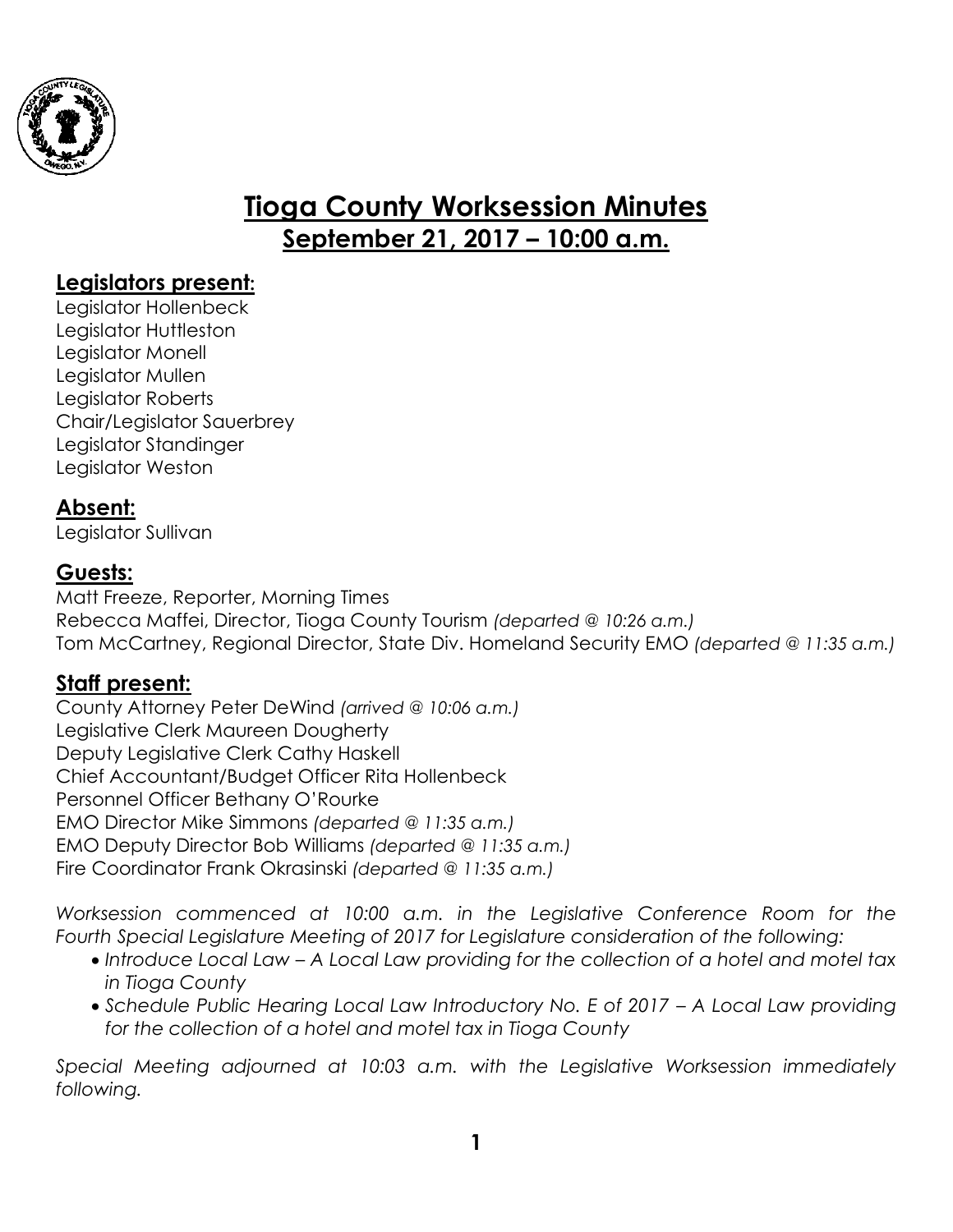# **2018 Budget Update: Outside Agencies -**

Budget Officer Hollenbeck reported there are two new outside agency requests from the prior year totaling an overall increase of \$26,500:

→ **Tourism Office –** This new request for \$25,000 is, in addition to, the motel and hotel tax the County distributes to the Tourism Office annually, which is currently capped at \$150,000 annually. Ms. Hollenbeck reported collection is anticipated at the \$150,000 annual amount, however, has not been occurring the last few years, which has resulted in pulling from the tourism reserve account to make up the difference. Ms. Hollenbeck reported this new request is specifically for the visitor's center, which was addressed in a previous worksession.

Tourism Director Maffei reported the Visitor's Center is proposed to be housed in the Gateway Building currently under construction at 202-204 Front Street in Owego, NY. Ms. Maffei reported the building is slated to be ready in September 2018. Ms. Maffei reported the developer, Bruce Nelson, approached the Tourism Office and inquired as to whether they would be interested in renting space in the back of the building. Ms. Maffei reported Tourism has been looking for cost-effective opportunities for a visitor's center for a long time, as our current office is not a visitor's center and is not in a high traffic area. Ms. Maffei reported a visitor's center that is easily accessible from the highway, located in the downtown area with access to public restrooms, and regular foot traffic will give the Tourism Office the opportunity to interact with visitors coming into the County. Ms. Maffei reported one of the benefits of having a visitor's center is receiving information on all of Tioga County events, as well as regional opportunities. This will also provide the opportunity to have interactive maps and visual displays and exhibits. Ms. Maffei reported the Tourism Office currently shares space and expenses with the Chamber of Commerce, however, moving to the new location will not allow for space sharing to continue due to limited room. Ms. Maffei reported the 2018 request for \$25,000 will cover equipment, furniture, signage, and increased rent and utilities. Ms. Maffei distributed a handout identifying estimated costs, therefore, providing numbers as a worst case scenario. Ms. Maffei reported this is not just a one-year project, therefore, projected a 5-year plan for expenses. Ms. Maffei reported the Tourism Office currently does not have the operating budget to cover these expenses at this time. Ms. Maffei reported this also includes the addition of a part-time employee, which could possibly be offset by volunteers in the future. Ms. Maffei reported the new space will also include use of a 1200 sq. ft. deck for visitors. Ms. Maffei reported this is a real opportunity for Tioga County Tourism. Ms. Maffei reported she is looking at changing the direction of the Tourism Office due to the current trends in tourism. Ms. Maffei reported partnering with Tioga Downs is a huge priority, focusing on digital advertising and testing markets to determine what is working and what is not working. Ms. Maffei reported having this visitor's center is putting Tioga County on the map as a destination.

Chair Sauerbrey inquired as to whether additional motel and hotel funds are anticipated. In light of the new Tioga Downs hotel, Ms. Maffei reported she is anticipating additional funds.

Legislator Roberts inquired as to whether Tourism plans to keep the current office open, in addition to, the visitor's center. Ms. Maffei reported Tourism is currently subletting the space from the Chamber of Commerce, therefore, the Chamber will need to determine whether they will remain at this location, but regardless Tourism is completely moving from this location and will no longer be contributing to expenses. Legislator Roberts inquired about foot traffic.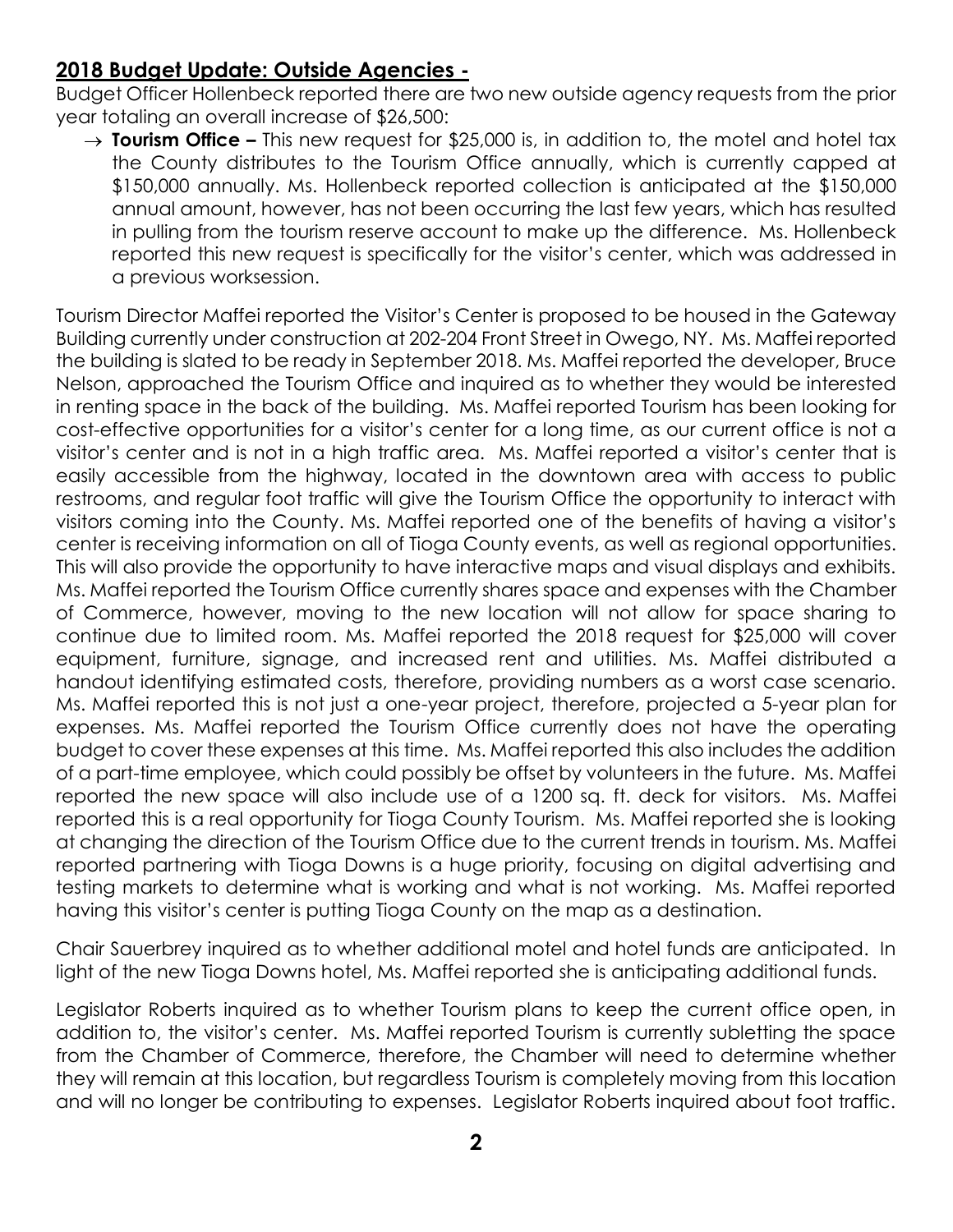Ms. Maffei reported she believes Tourism will see a significant amount more of foot traffic at the new location especially during holiday or event times. Legislator Roberts inquired as to how this ties into overnight visitors. Ms. Maffei reported it is important to make sure that overnight visitors have all the services they would be expecting. Ms. Maffei reported she did a research study and most of the people that stayed overnight in Tioga County have been here at least once before and had a pleasant experience. Ms. Maffei reported Tioga County Tourism positions ourselves as the gateway to the Finger Lakes, as their first stop, therefore, believes there should be someone at that first stop to obtain additional information on Tioga County, as well as the region.

Legislator Weston inquired about the impact of parking for people coming in to shop, as this has been a deterrent. Ms. Maffei reported better signage is key. Ms. Maffei reported parking has been a long-time debate, however, there does not seem to be issues with people finding parking for events. Ms. Maffei reported she believes parking is a solvable problem and does not believe it is going to be a huge impact.

Legislator Roberts inquired as to whether Tioga Downs has any available space for a visitor's center and, if so, has this been explored as a possible option. Ms. Maffei reported Tioga Downs is giving space to Tourism for a brochure rack, possibly a display area, and television/video display, however, they do not have space for an actual visitor's center. Ms. Maffei reported Tourism will be working with their employees on concierge services.

→ **Waverly Historical Society –** This new request is for \$1,500. Ms. Hollenbeck reported this organization previously approached the Legislature prior to becoming a not-for-profit agency and the Legislature at that time declined their request. Ms. Hollenbeck reported the County currently supports the Tioga County Historical Society, which is the only historical society currently receiving County funding.

Legislator Mullen reported the Waverly Historical Society has done a fantastic job and does not feel the request is significant, therefore, is in support of this request. Legislator Mullen reported we are strongly promoting Two Rivers State Park and received several grants and the Waverly Historical Society has lent their support in this effort.

Ms. Hollenbeck reported all of the outside agencies have an understanding that their County support is reviewed and voted on annually. In regards to the libraries, Ms. Hollenbeck reported this is listed as one, but is actually nine entities across the county that the Legislature is supporting. Ms. Hollenbeck reported if the Legislature chooses to increase support in 2018 then we will need to take a closer look in 2019 to determine if we can continue supporting outside agencies at the current amount of \$715,000.

Legislator Weston reported the Legislature has previously decided that we were not going to take on any more outside agencies and if this is approved then he will present a request next year for the Richford Historical Society.

Chair Sauerbrey called for three separate straw poll votes as follows:

#### ► *Current Outside Agencies –*

On a straw poll vote, all Legislators were unanimously in favor of supporting the current outside agencies with Legislator Sullivan being absent.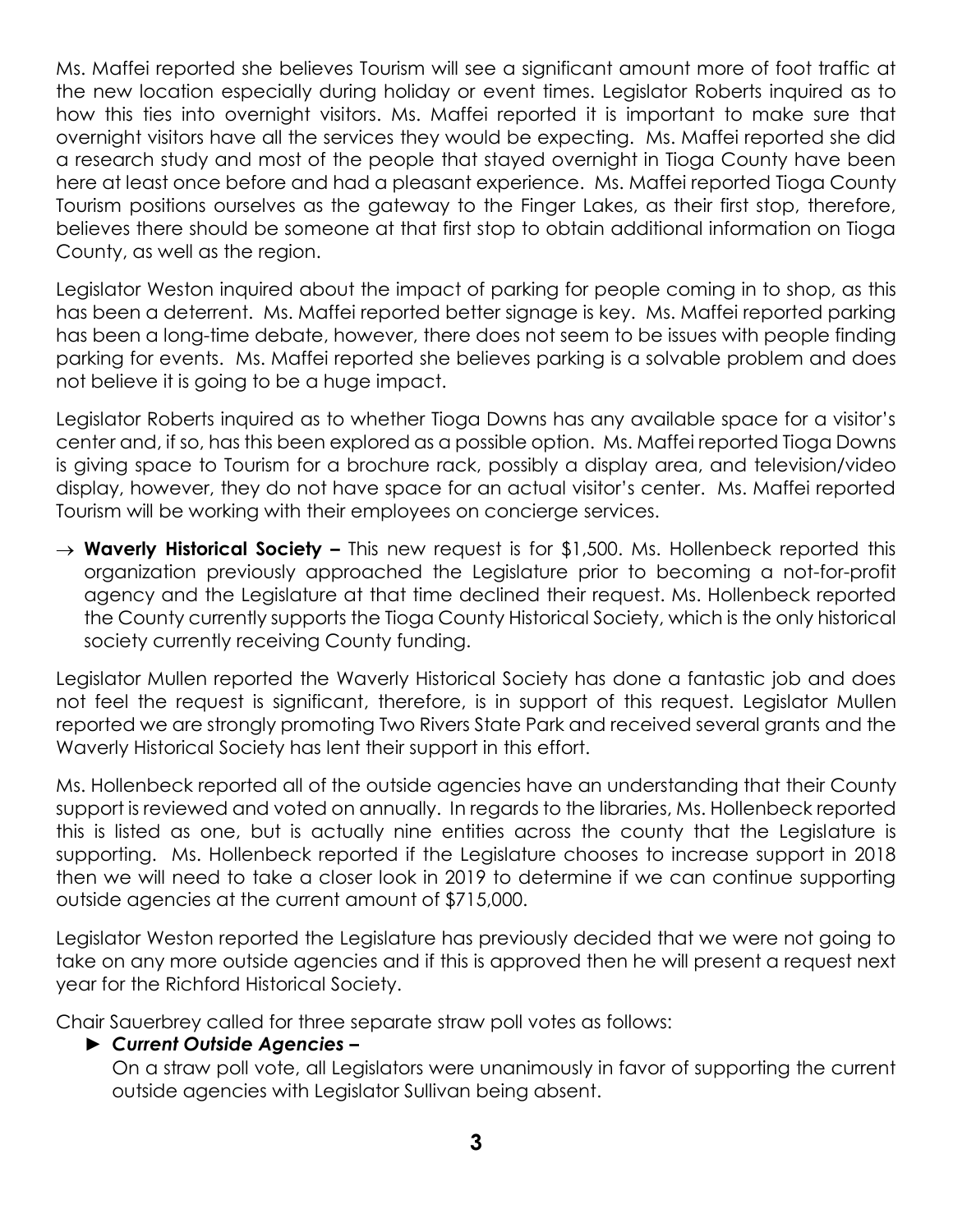#### ► *Tourism New Request for \$25,000 for Visitor's Center -*

On a straw poll vote, Legislators Monell, Standinger, Mullen, Hollenbeck, and Sauerbrey voted in favor of granting the Tourism Office's new request for \$25,000 for the visitor's center with Legislators Roberts and Huttleston voting no, Legislator Weston choosing not to vote due to lack of information, and Legislator Sullivan being absent.

#### ► *Waverly Historical Society New Request for \$1,500 -*

On a straw poll vote, Legislators Mullen, Standinger, and Sauerbrey voted in favor of granting the Waverly Historical Society's new request for \$1,500 with Legislators Hollenbeck, Huttleston, Roberts, Monell, and Weston voting no with Legislator Sullivan being absent.

#### **2018 Department Budget Overview –**

Ms. Hollenbeck reported the Capital Projects budget has the following four areas that still need to be resolved:

→ **Board of Elections Voting Machines Plan –** Ms. Hollenbeck reported the proposed plan is to set aside \$120,000 annually over the next three years for the purpose of replacing the entire inventory at an approximate cost of \$350,000. This would be part of the 5- Year Capital IT Plan. Legislator Roberts inquired as to whether the price given has been locked in. Ms. Hollenbeck reported Board of Elections expects there will be an inflationary cost increase, but the quote is approximately \$350,000 and setting funds aside over the next three years will pay the majority of the cost. Ms. Hollenbeck reported an inquiry was made regarding leasing versus owning the machines and this is not a possibility. Ms. Hollenbeck reported we are moving forward with the purchase of the three-year warranty. Legislator Roberts inquired as to whether the funds can be set aside and then re-purposed if necessary. Ms. Hollenbeck reported the IT Capital Plan, as well as any other capital plan is fluid and constantly changing depending on the needs of the County, therefore, these funds can be re-purposed if necessary. Legislator Mullen reported the Committee berated the Board of Elections staff for their failure to plan properly, therefore, we are instituting a plan on their behalf. Legislator Mullen reported this plan does not hurt the taxpayers and if we find at the conclusion of three years that machine replacement is not necessary then he supports not purchasing them.

On a straw poll vote, all Legislators were unanimously in favor of setting aside \$120,000 annually over the next three years for the purpose of replacing the voting machine inventory with the understanding that these funds can be re-purposed to fulfill another need if necessary.

- → **Public Works Equipment –** Legislator Roberts reported this continues to be a work in progress.
- → **Three Vehicles: (2) Fire Bureau and (1) EMO –** Ms. Hollenbeck reported the decision needs to be made as to whether these three vehicles should be included in the 2018 budget as new requests. Legislator Roberts reported this continues to be a work in progress.

In regards to the vehicles, Chair Sauerbrey requested a decision be made by the October 5, 2017 worksession.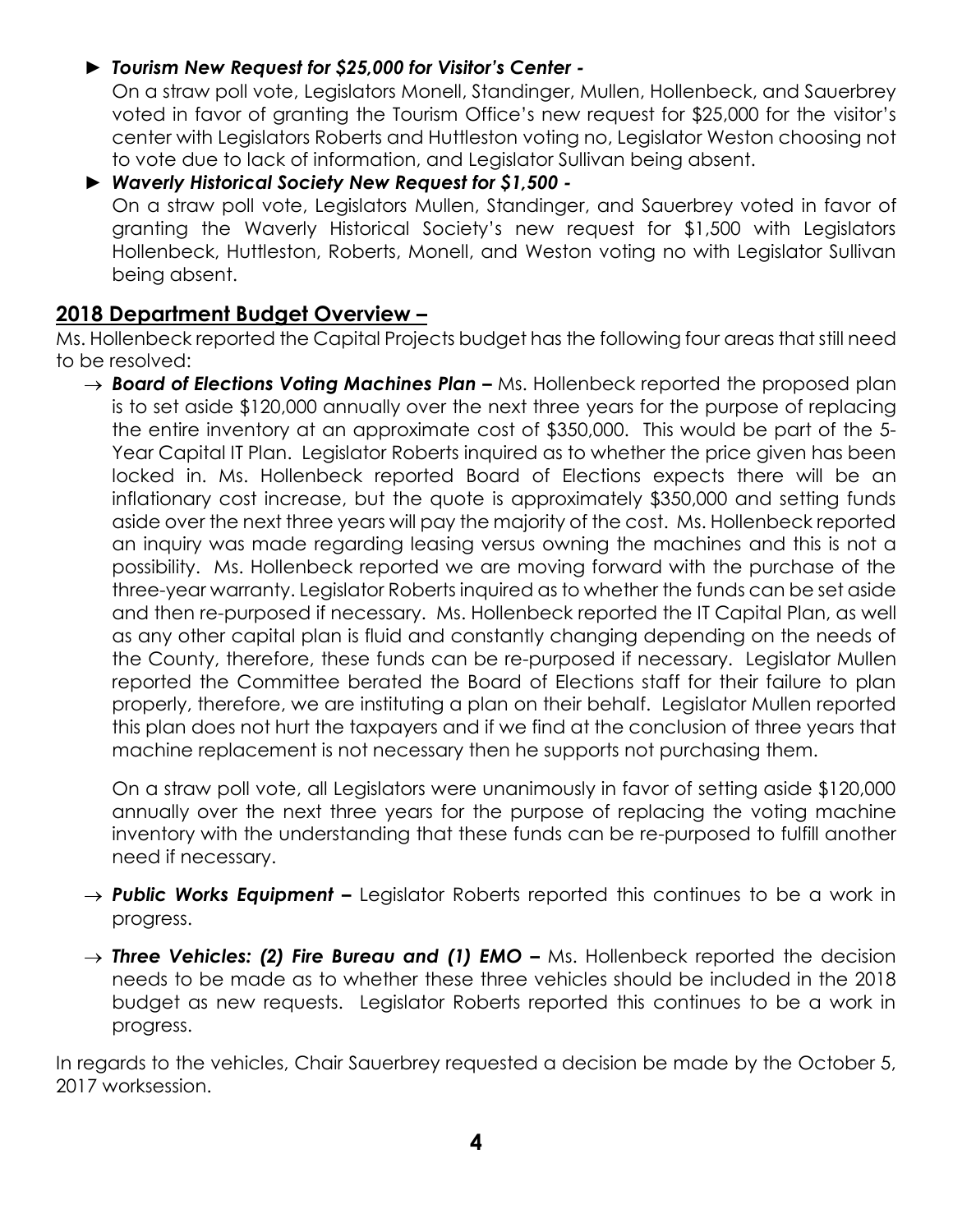#### **Staffing Changes:**

Ms. Hollenbeck addressed the new and/or changes to staffing in the 2018 budget:

- → **Coroners –** Ms. Hollenbeck reported the Coroner's Office came with an increase in call out services and salaries. In light of their request, Ms. Hollenbeck put together the following proposal for the Coroner's Office to present to the Legislature:
	- **Call Out Services:** Increasing the call out services from \$100.00 to \$200.00 (autopsy not included) and \$150.00 to \$250.00 (autopsy included).
	- **Coroner's Salaries:** Increasing from \$1,200 to \$1,500 annually for the four coroners.
	- **Administrative Coroner's Stipend:** Increasing from \$3,000 to \$5,000 annually.

Ms. Hollenbeck reported in 2016 the call out services totaled 97 and 2017 year-to-date totals 52, therefore, anticipates exceeding 100 call out services by year-end. Ms. Hollenbeck reported the call out service and salary increases from 2017 to 2018 result in an overall increase of \$13,600.

On a straw poll vote, Legislators Mullen and Standinger were in favor of granting the proposed 2018 call out services and salary increases with Legislators Sauerbrey, Hollenbeck, Huttleston, Roberts, Weston, and Monell voting no with Legislator Sullivan being absent.

→ **Board of Elections Voting Technicians –** Ms. Hollenbeck reported the Board of Elections is proposing to increase the number of hours for two voting technicians, which increases salaries. Ms. Hollenbeck reported the four-year average for annual hours for both technicians is approximately 914 hours (6-7 hours weekly) at an hourly wage of \$16.52. The proposal is to increase to the maximum number of hours allowed for part-time employment, which is 17 hours per week for both technicians for a combined annual total of 1800 hours at the hourly wage of \$16.52 for a difference of \$14,670 in salaries. Chair Sauerbrey reported when these positions were initially created it was reported as 5 hours per week on the average. Chair Sauerbrey reported she does not support this increase. Ms. Hollenbeck reported the County has the caveat that if someone has to work more than the average hours allowed they can put a request into Personnel for a specific period of time for a specific need such as an election period.

On a straw poll vote, all legislators unanimously voted against the proposal for increased hours for the two voting technician positions with Legislator Sullivan being absent.

→ Information Technology GIS and Deputy Director Position – Ms. Hollenbeck reported Information Technology has requested a new GIS position due to succession planning and an upgrade to a Deputy position for an existing employee. Ms. Hollenbeck reported the new GIS position annual salary is \$35,000 with 76% employer benefits for a total increase of \$60,000. Ms. Hollenbeck reported the upgrade to a Deputy position would increase the current employee's salary from \$45,000 to \$60,000, which equates to \$11,000 increase in salary with FICA increase only.

Legislator Monell inquired as to whether a desk audit has been done for the Deputy position. Personnel Officer O'Rourke reported IT has submitted the paperwork, however, an actual desk audit has not been completed on either of these positions at this time.

In regards to the Deputy position proposal, Chair Sauerbrey reported she is on-site every day and there are many times when IT assistance is needed and requires someone to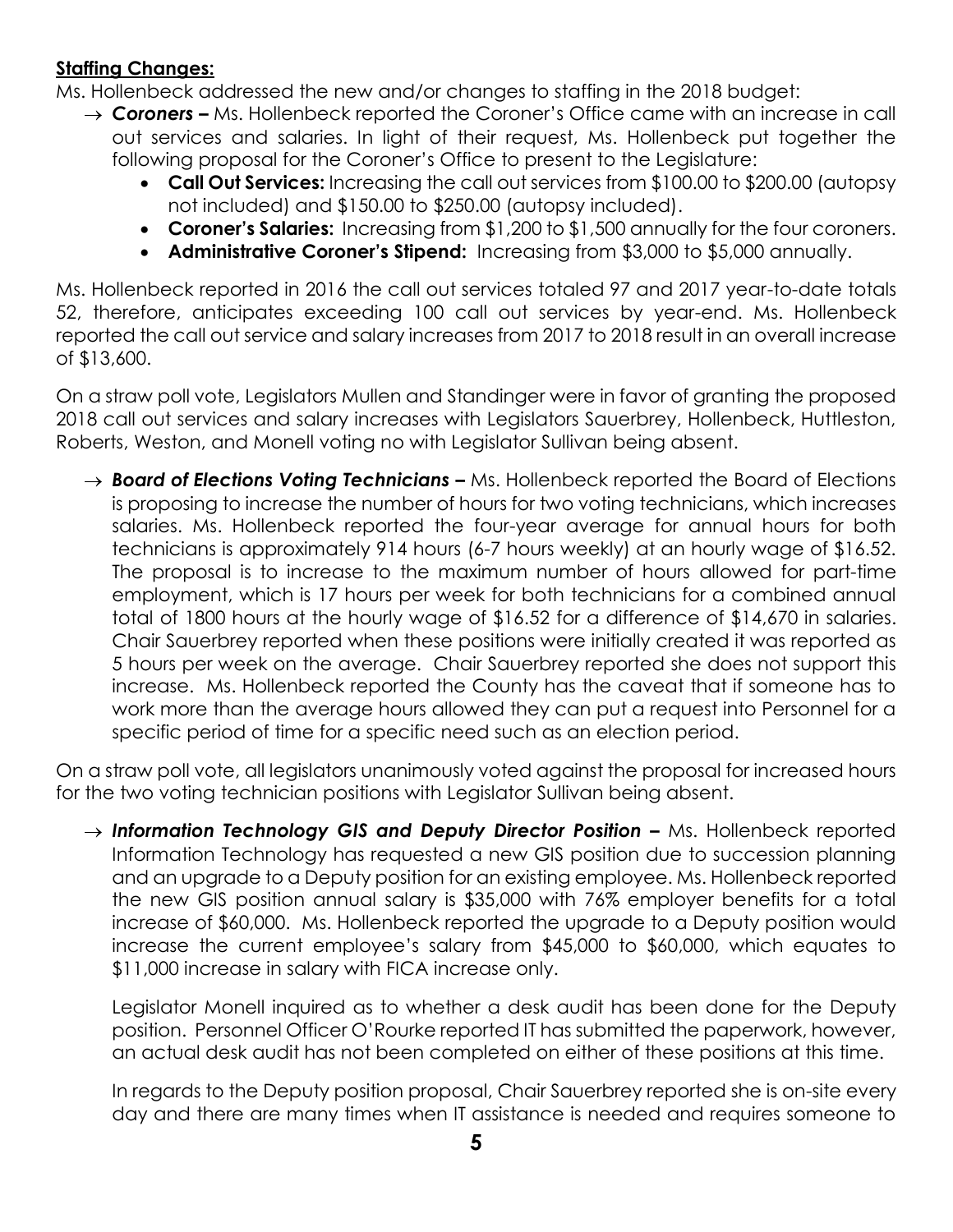be knowledgeable and responsible and believes having a Deputy will allow for better response time and knowledge, therefore, would support this position upgrade. Chair Sauerbrey reported the Deputy would be responsible to cover in the Director's absence.

Chair Sauerbrey called for two separate straw poll votes as follows:

►*New GIS Position –* All legislators unanimously voted against creating a new GIS position with Legislator Sullivan being absent.

►*Upgrade Deputy Position –* Legislator Sauerbrey voted in favor of the position upgrade for Deputy ITCS Director with Legislators Monell, Weston, Roberts Standinger, Huttleston, Mullen, Hollenbeck voting no with Legislator Sullivan being absent.

Legislators expressed their vote today on the upgrade Deputy position reflected the fact that Personnel has not had an opportunity to conduct a desk audit. Legislators were in favor of re-visiting this request once a desk audit has been conducted.

- → **ED&P Contracted Position to Part-Time Position –** Ms. Hollenbeck reported the Committee decided to move a contract position to a part-time position. Ms. Hollenbeck reported the total amount of the contract is \$25,000, therefore, the part-time position salary and fringe total cannot exceed \$25,000 for a zero budget impact.
- → Veterans Part-Time to Full-Time Position Ms. Hollenbeck reported Veterans has proposed upgrading the current part-time position to full-time. Ms. Hollenbeck reported the budget impact is approximately a \$14,000 increase. Ms. Hollenbeck reported both the Director and Veterans Service Officer are part-time and the request is to upgrade the Veterans Service Officer from part-time to full-time. Ms. Hollenbeck reported the Director has brought it to the Legislature's attention that in order to be in compliance with Federal certification they will need to work 20 hours per week. Ms. Hollenbeck reported non-union personnel can work up to 20 hours, however, the Veterans Service Officer cannot work more than 17 hours per week as a part-time employee. Ms. O'Rourke reported a proposal was submitted as part of the CSEA negotiations to increase the number of hours a position can work and still be considered part-time, but this was denied during the negotiation process. Ms. O'Rourke reported the limitation is 17.5 hours per week. Ms. Hollenbeck reported the budget impact is approximately \$19,000.

On a straw poll vote, Legislators Sauerbrey, Hollenbeck, Huttleston, Mullen, Standinger were in favor of the proposal to increase the current Veterans Service Officer position from part-time to full-time with Legislators Roberts, Weston, and Monell voting no with Legislator Sullivan being absent.

→ **Fire/EMO Consolidation –** EMO Director Simmons reported the proposal is to combine the EMO and Fire Bureau Departments and create one full-time Director position and a part-time Deputy Director position at the maximum 17 hours per week. Mr. Simmons distributed handouts which included a breakdown of staff for both individual offices, proposed changes, proposed costs, and 2018 individual and combined budgets for these departments. Mr. Simmons reported the salaries increased \$35,572 with an overall combined increase of \$54,150. Mr. Simmons reported this is the worst case scenario without the projection of any new grants and this includes the Director taking full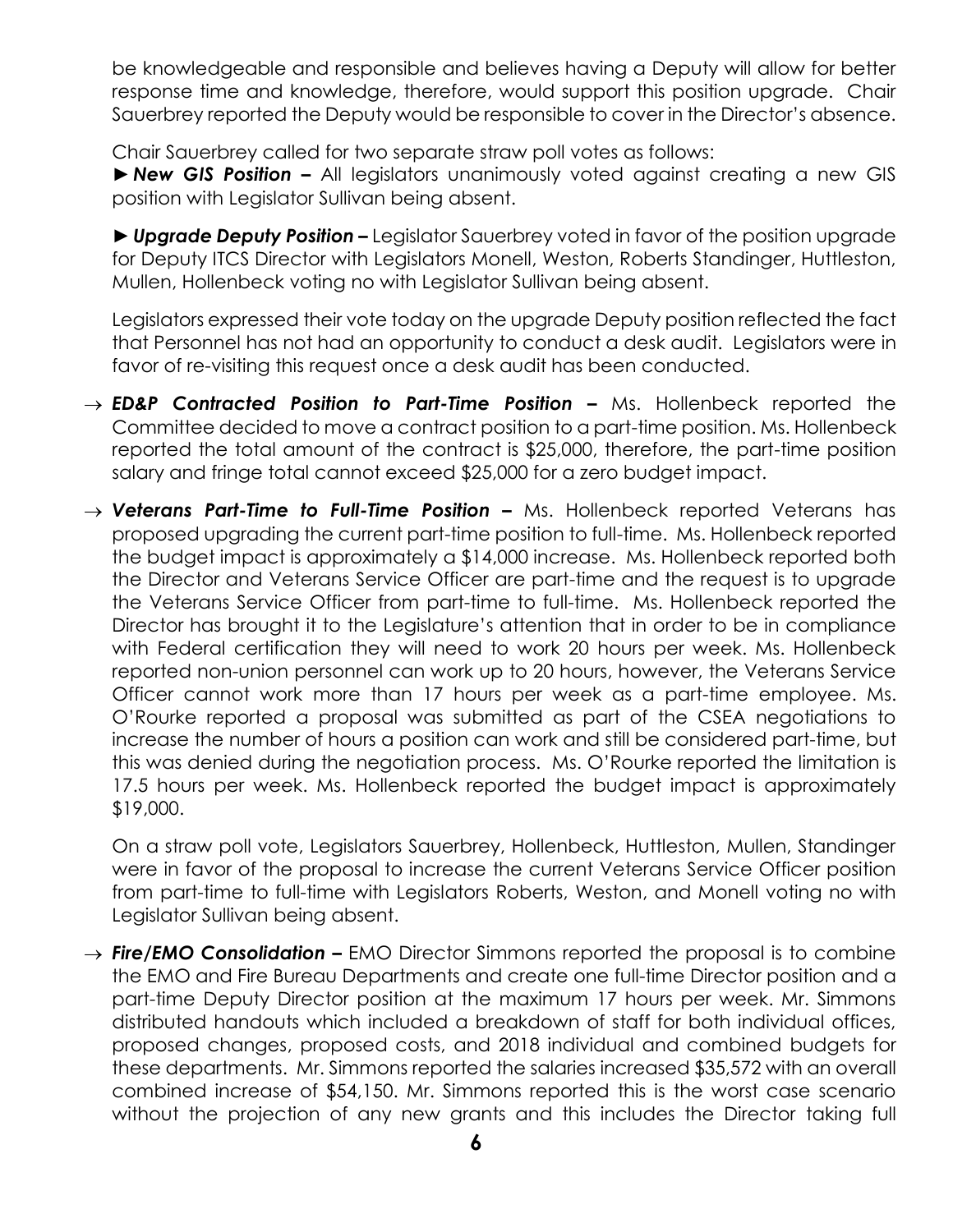benefits. If the Director position chooses to not take health insurance this would be an immediate reduction of \$19,369. Ms. Hollenbeck reported she specifically requested Mr. Simmons include full benefits in the event a new Director is appointed so the retirement and health insurance impact would be known. Mr. Simmons reported he is not requiring any benefits such as health insurance which will result in a significant savings. Ms. O'Rourke inquired as to whether the Director hours would be set at 35 or 40 and also what the set hours would be for the Deputy Director. Mr. Simmons reported the Director position is set at 35 hours and the Deputy Director is set at 17 hours per week. Legislator Roberts reported maintaining two separate Departments would result in a cost-savings, therefore inquired as to what the advantage is for combining the two departments. Mr. Simmons reported maintaining the part-time Director position at 17 hours per week will never get the County to the level of preparedness that we should be. Legislator Weston reported, according to the State, the County is missing out on a significant amount of funding because we are not doing what we could be doing with the infrastructure. Legislator Mullen reported we are paying two individuals at the rate of 17 hours per week when in fact they are working in excess of 30-40 hours per week. Fire Coordinator Okrasinski reported he has never worked a 17-hour week since he took this position, as every week has been at least 30 hours. Mr. Okrasinski reported with one person doing this job full-time the County is in better position with grants. Legislator Roberts inquired if the Legislature approves this increase and consolidation plan will it resolve the problem.

Tom McCartney, Regional Director, State Division of Homeland Security Emergency Services, reported Tioga County is at 16 federally declared disasters, therefore, representing a long history of disasters. Mr. McCartney reported Tioga County is no better off today than we were in 2006 and the 2011 event was not handled any better than the 2006 event. Based on assessments conducted it was indicated that Tioga County needs to improve in mitigation, mass care and sheltering, managing EOC, resource and logistics management, command post management, organizing the non-government organizations such as volunteers, citizen awareness and preparedness, public information, planning, interoperable emergency communications, recovery, continuity of government operations, and damage assessing. Mr. McCartney reported Tioga County needs dedicated full-time staff. Mr. McCartney reported Tioga County's strong areas include law enforcement, EMS, and Fire response. Mr. McCartney reported the reorganization as proposed identifies positions that can apply for grant funding that were not there before. Mr. McCartney proposed the Legislature consider this consolidation plan for better efficiently and level of service to the citizens.

Mr. Simmons reported there is no way to predict what grants will be available for next year, but generally grants have a certain percentage that can be used to offset payroll. Ms. Hollenbeck reported the salary for the full-time position is \$59,000 and the part-time position with increased hours to 17 per week is \$26,000. Ms. Hollenbeck reported three current positions are being abolished and others are being maintained. Ms. O'Rourke distributed salary information from other counties for Director's salaries with combined responsibilities as a point of reference when considering the proposed \$59,000 salary. Mr. Simmons reported the salary figure was based on taking the average salary of \$65,000 from the responses he received and then lowering it to \$59,000. Ms. Hollenbeck reported she also looked at current salaries of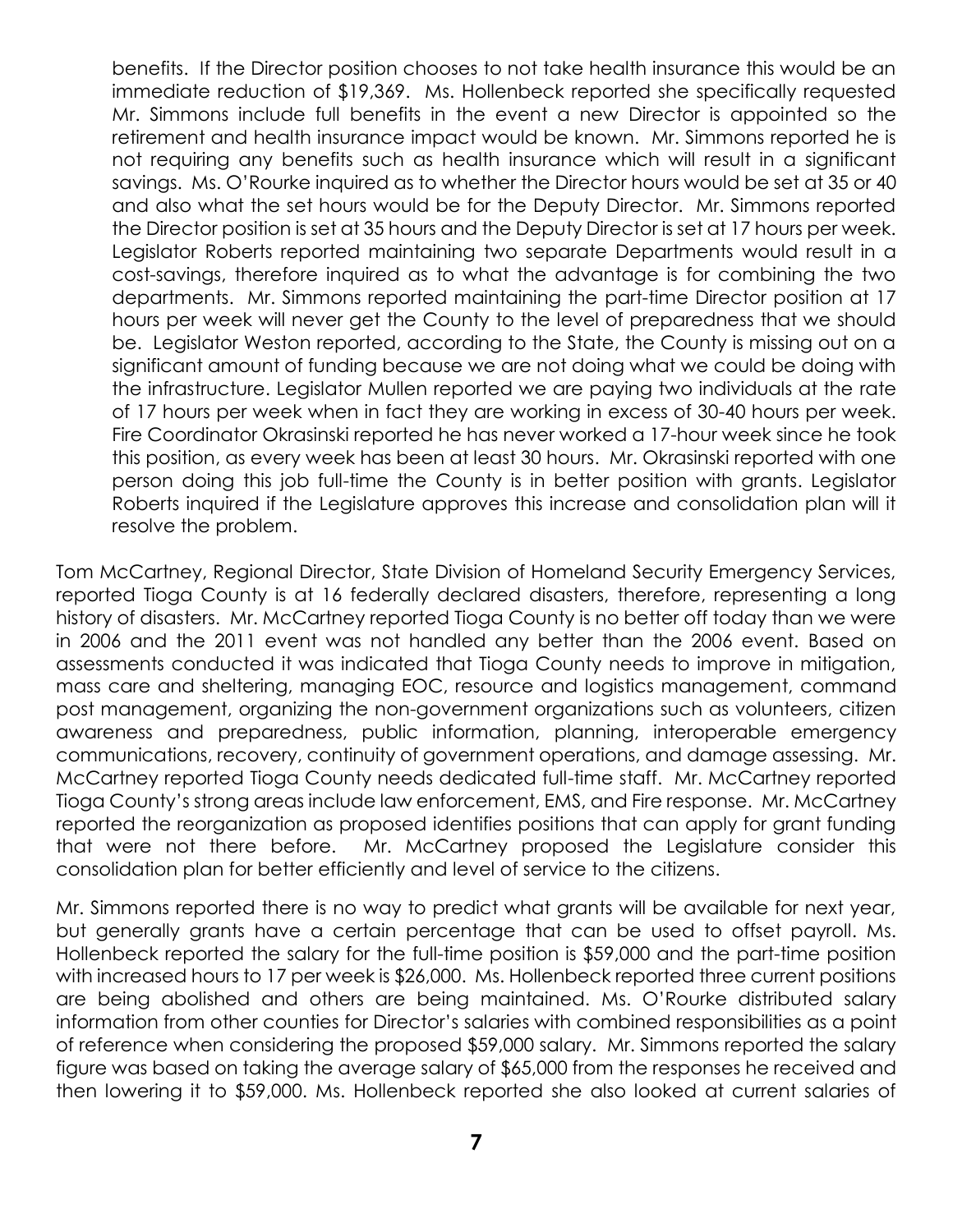Department Heads in the County, as well as the part-time positions for comparable salaries resulting in the proposed \$59,000 and \$26,000.

Chair Sauerbrey asked Mr. Okrasinski to provide his comments before asking for a straw poll vote. Mr. Okrasinski reported the County's big issue is with EMO, as the Fire Bureau is doing well. It appears the purpose is to improve the functions of the EMO and would not want to see the Fire Bureau get lost in the process as the emphasis is all on EMO. Mr. Okrasinski reported in the 20 plus years he has been doing Haz-Mat Services, we have had only two calls on the highway that involved hazardous materials. Mr. Okrasinski reported he is looking forward to returning to retirement and does not wish to be included in this consolidation.

Legislator Weston inquired about the trucks for each of these Departments. Legislator Mullen reported no new vehicle purchases will be made in the upcoming year. Legislator Roberts reported there are currently two vehicles and inquired as to whether the plan is to keep one and turn the other one in for possible re-distribution. Mr. Simmons reported this topic has not been addressed, however, most counties have two vehicles which many are primarily paid by grant funds. Ms. Hollenbeck reported the capital budget is separate from the operating budget, which is proposed to increase \$54,000 from 2017 to 2018. Ms. Hollenbeck reported she expects there will be savings in the capital budget.

Legislator Mullen reported everyone in this County owes Mr. Okrasinski a tremendous amount of gratitude for stepping in and taking on this role. Legislator Mullen reported this consolidation is not damaging the fire service, but it is improving the fire service. Legislator Mullen reported we are tasking people and under-funding the positions.

On a straw poll vote, all legislators were unanimously in favor of consolidating the Fire/EMO offices for the proposed 2018 budget increase of \$54,150 for a full-time Director and increasing the part-time Deputy Director to 17 hours per week.

In the role of Budget Officer, Ms. Hollenbeck reported she will convey the results of today's straw poll votes with the appropriate Departments.

## **2018 Non-Union Recommendations –**

Ms. O'Rourke reported the Non-Union Salary Committee met and the Personnel Committee has approved the following recommendations, therefore, is being presented to the full Legislature for consideration:

- 1. **Health Insurance Contributions –** No change is being recommended. The non-union staff has been at 15% or 20% for several years.
- 2. *Salary Range Adjustments –* This is only effective at time of recruitment and advertising for a vacancy. The Committee is recommending a 2.3% increase for 2018, which is equivalent to the change in the CPI since 2016.
- 3. *Salary Increases –* The Committee based their recommendation on the change in the CPI, planned increases for Corrections group in 2018 (\$1,500), and the fact the nonunion group has been doing their part with contributing to the higher health insurance for several years. Also, the Committee looked at the possibility of implementing a longevity table since all of the unions now have additional compensation in recognition of their years of service, however, the non-union committee did not want to pursue this option but hoped the Legislature would consider their value by affording the salary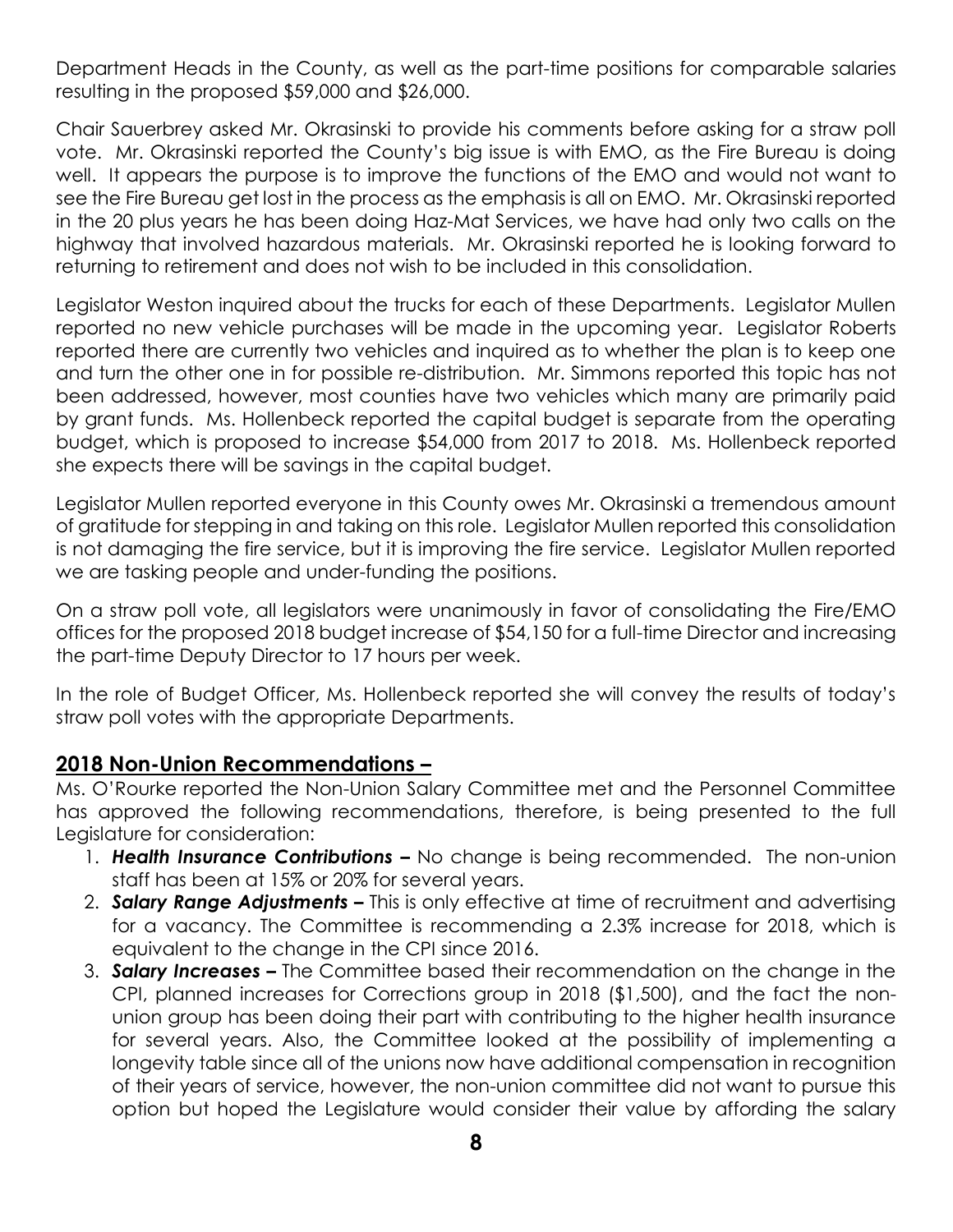increases as proposed. The recommendation is a 3% salary increase across the board for non-union part-time and full-time employees, contingent upon receiving a satisfactory evaluation.

Legislator Standinger inquired as to who serves on the Non-Union Committee. Ms. O'Rourke reported current membership includes: Chair Sauerbrey, Legislator Monell, Legislator Hollenbeck, Gary Hammond, Gary Grant, Diane Rockwell, and herself.

Ms. O'Rourke reported the cost of a 3% increase for the non-union group is approximately \$142,000.

Legislator Roberts inquired as to what the percentage salary increase was for 2017 and the justification for a 3% increase. Ms. O'Rourke reported this is based on recognition of contributing more for health insurance for a number of years, as well as in lieu of the longevity table. Ms. O'Rourke further reported taking into consideration the change in CPI and the amount given to Corrections. Legislator Roberts proposed a 2.5% salary increase for 2018. Legislator Weston expressed concern that approving the 3% salary increase for the non-union group will open the other groups up for this amount as their starting negotiating point.

On a straw poll vote, Legislators Hollenbeck, Sauerbrey, Huttleston, Mullen, Standinger, and Monell were in favor of the 3% salary increase recommendation with Legislators Roberts and Weston voting no and Legislator Sullivan being absent.

In regards to other salary decisions that need to be addressed, Ms. Hollenbeck reported a decision needs to be made on part-time hourly employees, Legislators, and Chair of the Legislature salaries.

► *Part-Time Hourly Employees –* This group includes positions such as part-time corrections officers, part-time typists, and part-time voting machine technicians. Ms. Hollenbeck reported the current practice has been granting raises every other year and this group was issued raises in 2017, therefore, recommends staying with the current practice and skipping the 2018 budget cycle.

*On a straw poll vote, all legislators were in favor of maintaining the current practice of every other year, therefore, no raises will be granted for this group in 2018 budget.* 

► *Legislator Salaries –* Legislator Roberts reported the Legislators have been following the same as the Non-Union group. Chair Sauerbrey inquired as to whether this can be bundled with the Chair salary increase and all legislators were in favor of this request. Ms. Hollenbeck reported the new legislator salary for 2018 will be increased to \$10,742.90.

*On a straw poll vote, all legislators were in favor of maintaining the current practice of tying the Legislators salaries to the non-union group, therefore, granting a 3% salary increase for the Legislators and the Chair of the Legislature.* 

Ms. Hollenbeck reported the other issues that need to be resolved at the next worksession include union contracts and employer benefits. Ms. Hollenbeck reported information on retirement was previously shared with the Legislature, 3% for the health insurance increase, and a slight increase for workman's compensation. In regards to union contracts, Ms. Hollenbeck reported the amount on the table ranges from 1.5% - 4.5% increase depending on the individual's salaries. Ms. Hollenbeck will prepare this information for the October 5, 2017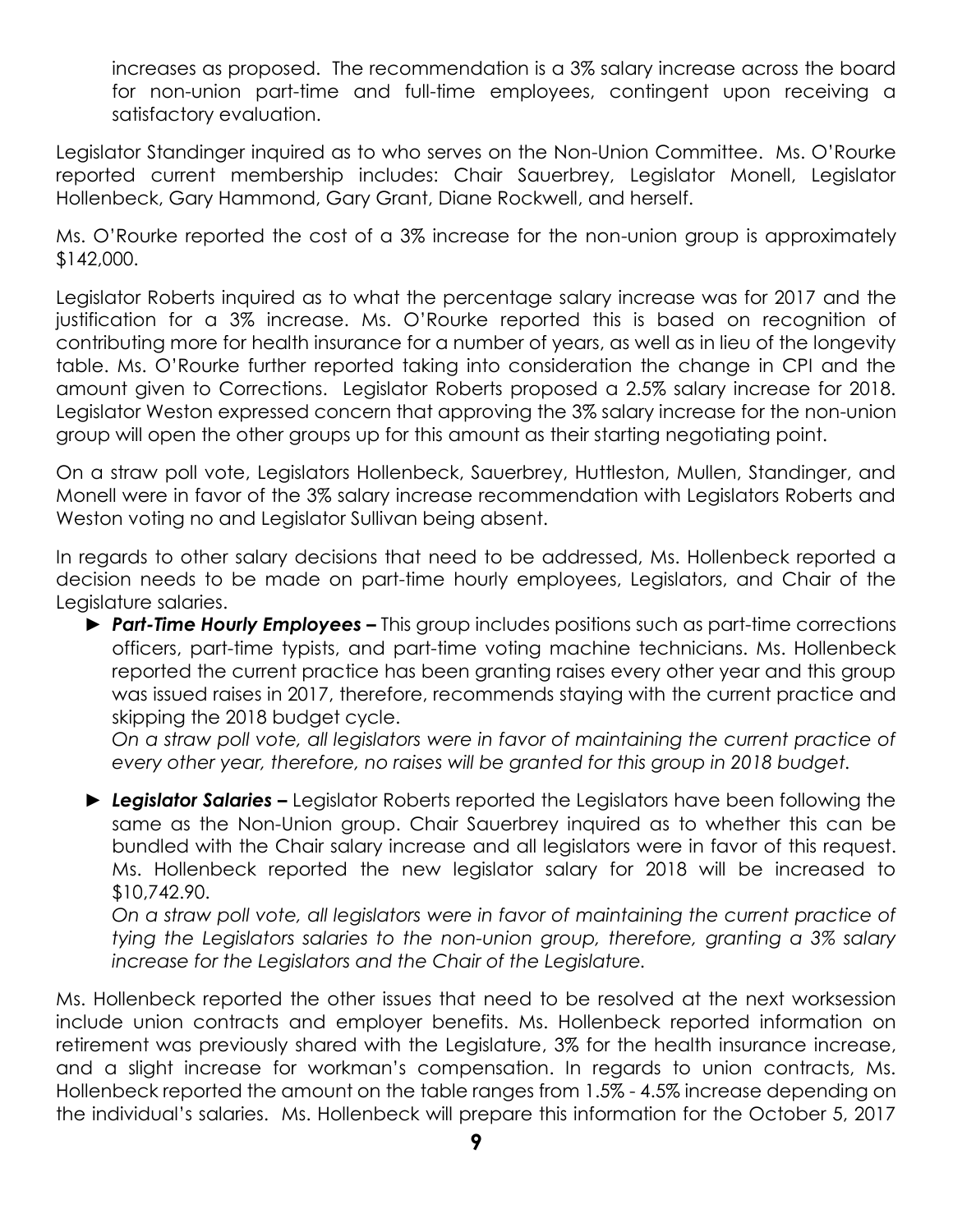worksession. Ms. Hollenbeck reported by the time of the next worksession, she hopes to be closer on the CSEA contract and Deputies contracts, as the Corrections has been decided.

Legislator Weston inquired about all of the increases that have been approved today and whether this still keeps the County under the 2% tax cap. Ms. Hollenbeck reported the County will always have a \$3 million gap (\$26 million to \$23 million). Ms. Hollenbeck reported the \$23 million is the property tax allowable amount and the \$26 million is reflective of the numbers coming in every year, so the County will always be appropriating fund balance to bridge this gap.

#### **Approval of Worksession Minutes – September 7, 2017**

Legislator Monell moved to approve the September 7, 2017 Legislative Worksession minutes as written, seconded by Legislator Hollenbeck with Legislators Hollenbeck, Huttleston, Monell, Mullen, Roberts, Sauerbrey, Standinger, and Weston voting yes with Legislator Sullivan being absent. Motion carried.

## **Action Items:**

# **ACTION ITEMS FROM JULY 6, 2017:**

#### **ACTION ITEM #1 – 7/6/17 – Paying Costs for Demolished Properties –**

This item will be carried forward, as we are waiting on the results from the Monroe County issue that is still pending. **This action item will be carried forward from the September 21, 2017 Legislative Worksession.** ī

## **ACTION ITEMS FROM AUGUST 24, 2017:**

#### **ACTION ITEM #1 – 8/24/17 – Emergency Manager –**

Personnel Officer O'Rourke reported due to Tioga County being a non-chartered County the Legislature does not have the flexibility that chartered counties have for the Director of Emergency Services to be an appointed position. Ms. O'Rourke reported the guidance received from the State Civil Service Commission stated that if the County creates a Department of EMO this will give us some weight when the Commission reviews whether an examination is required, but it is not the same weight as a chartered county that creates their individual departments. Ms. O'Rourke reported it is likely there is a civil service implication and that is solely a State decision. Ms. O'Rourke reported the job descriptions will be different as they are encompassing Fire and EMO responsibilities. Legislator Roberts inquired that this position may no longer serve at the pleasure of the Legislature. Ms. O'Rourke reported, based on the State's review and determination, this position may change from serving at the pleasure of the Legislature to civil service implication. Ms. O'Rourke reported the next step is to work with Mr. Simmons and Mr. Okrasinski and draft job descriptions in order to petition the State for their decision on whether these positions have a civil service implication. **This action item has been completed and will be removed from the Action Item List.** 

#### **ACTION ITEM #2 – 8/24/17 – Casino Funds Appropriation –**

Ms. Hollenbeck reported the Legislature needs to make a decision on the \$685,000 received from December 2016 – June 2017. Ms. Hollenbeck recommended putting all of this in the equipment/infrastructure capital fund. Ms. Hollenbeck reported she is not looking to further fund the software or hardware capital reserve accounts and at the end of 2017 when the County hopefully closes out the FMAS reserve account there will be residual funds that can be